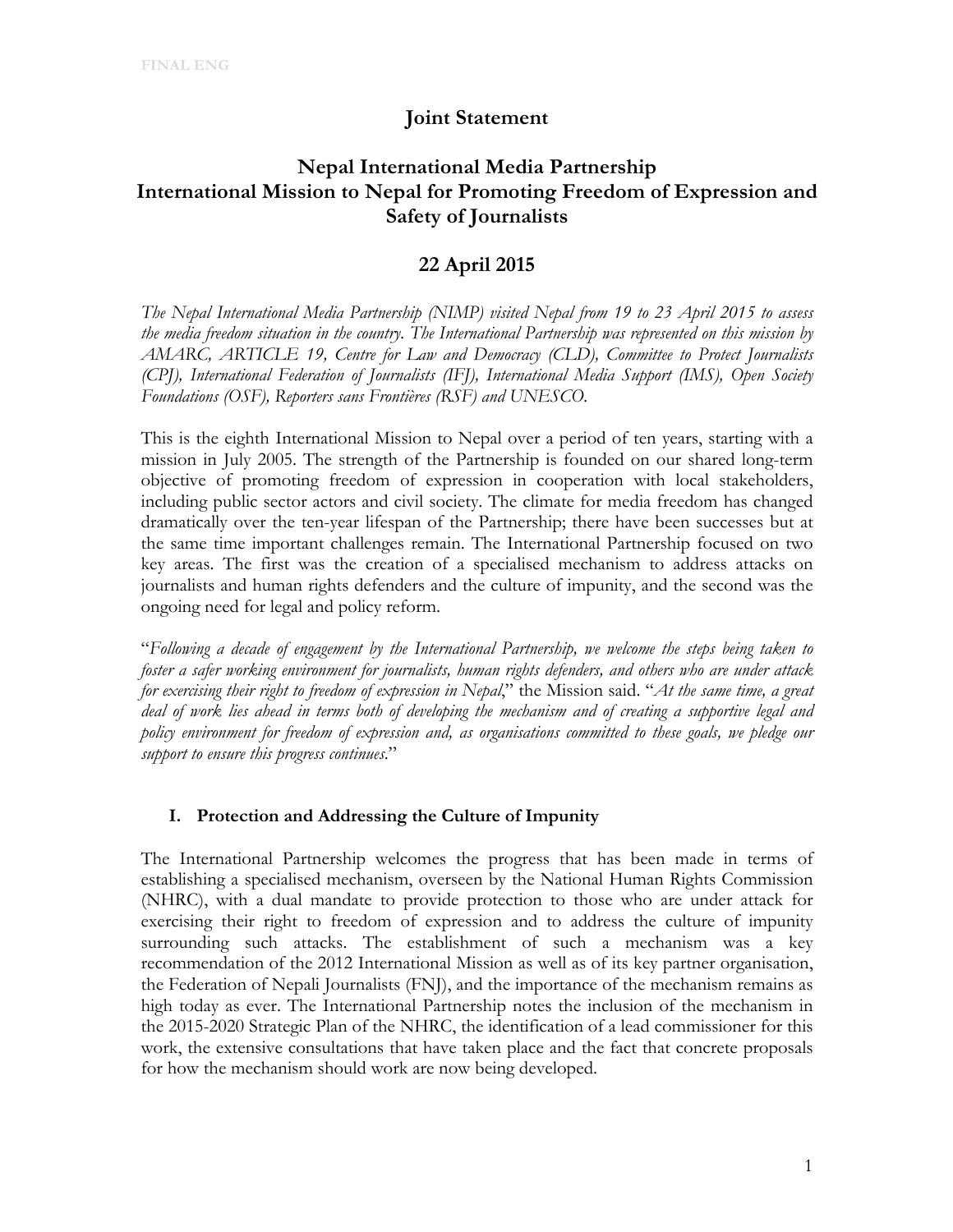The International Partnership remains strongly committed to the establishment and success of the mechanism, and pledges to provide ongoing support to the process. We note the following points:

- The mechanism should be comprehensive in its coverage of journalists, human rights defenders and others who are under attack for exercising their right to freedom of expression, while the focus should remain on the dual roles of providing protection and addressing the culture of impunity.
- It is important that the various stakeholders involved in developing the mechanism continue to refer to international standards in this area, including the UN Plan of Action on the Safety of Journalists and the Issue of Impunity, and lessons learned from other countries which have put in place analogous mechanisms.
- The strength of the mechanism lies in ensuring close collaboration between the NHRC and the FNJ and other civil society actors, and it is essential that this remains a central consideration in its design.
- The above can only be achieved if there is ongoing and extensive consultation with interested stakeholders in the design and establishment of the mechanism. The mechanism depends on high levels of commitment from official actors, including the police and the Office of the Attorney General.

## **II. Law and Policy Reform**

The International Partnership notes that progress in the area of law and policy reform since the restoration of democracy in 1990 remains relatively limited in terms of both the adoption and implementation of progressive legal rules. As with the mechanism, the International Partnership remains committed to supporting the development of a legal and policy framework for the media which meets international standards regarding freedom of expression.

## Strengthening Proposed Constitutional Guarantees

The International Partnership prepared a detailed analysis of three of the new constitutional proposals – namely for the freedoms of expression, of the media and of information – following the 2012 Mission (available at: http://www.freemedia.at/newssview/article/nepalmust-improve-press-freedom-international-groups-say.html). The recommendations set out in that analysis remain relevant today, since the proposals have not changed. We note that, while relatively strong, the text of the proposed guarantees is not fully in line with international standards and better international practice. We welcome the fact that all key actors who met with us indicated their support for improving the constitutional proposals on these key freedoms. We call on the political parties and members of the Constituent Assembly to review these draft provisions with a view to strengthening them so as to provide a robust basis for these rights in the new constitution. To support this process, the International Mission, in consultation with its local partners, will prepare specific proposals for strengthening the current proposals.

### Development of a Media Policy in line with International Standards

The International Partnership welcomes efforts on the part of the Ministry of Information and Communications to develop a comprehensive media policy to provide guidance and structure for development efforts in this area. After the 2012 Mission, the Partnership called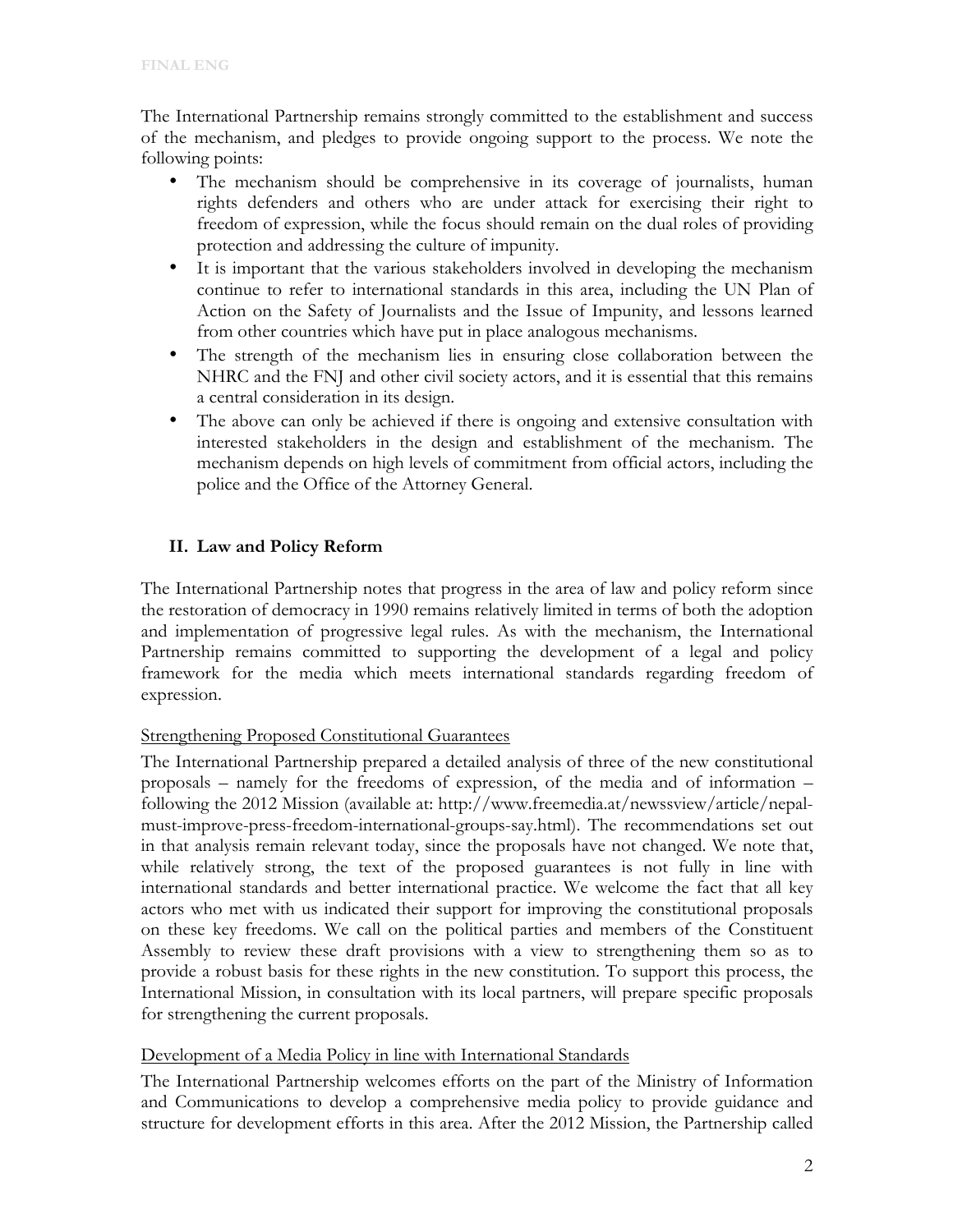for "the development of a comprehensive, progressive media policy in Nepal, which is nondiscriminatory in relation to all media." We note that the document needs to be the subject of broad consultation with interested stakeholders leading to further development and improvement. The policy should aim to promote the development of a free, independent and pluralistic media in Nepal, in line with international standards. Key priorities, among others, are to ensure the independence of bodies with regulatory powers over the media, to transform the government-owned media into public service media and to put in place a democratic regulatory system for broadcasting. The International Partnership will, in consultation with its local partners, prepare a detailed set of comments for the Ministry to support its development of the Media Policy.

#### Implementation of the Working Journalists Act

Despite the fact that it was adopted more than 20 years ago, implementation of the Working Journalists Act, 1993, remains limited. This not only represents a denial of the rule of law but it has resulted in harmful levels of poverty and insecurity among journalists, undermining both their rights and the free flow of information and ideas in Nepal. We note that, at a meeting one month ago, the Development Committee of the Legislative Parliament instructed the government to take action against anyone who refuses to respect the Working Journalists Act and to report back to the Committee within three months. The International Mission calls on the government and prosecutorial authorities to take effective steps to ensure proper implementation of this Act. We also call upon media owners and editors to fulfil their responsibility to uphold the law. We welcome ongoing dialogue between FNJ and journalists and media owners on the implementation of the Act aimed at ensuring that the core commitments in the Act are respected.

### Reforming the Contempt of Court Bill

In June 2014, the Government of Nepal tabled a Contempt of Court Bill before the Legislative Parliament which would have severely limited the ability of the media and others to engage in public interest debate about the administration of justice. The International Partnership welcomes the fact that, for the first time ever, the Legislative Parliament published the Bill in the Official Gazette and officially called for a public consultation. We call on the Constituent Assembly to ensure that the law that is finally adopted fully respects constitutional and international standards relating to freedom of expression.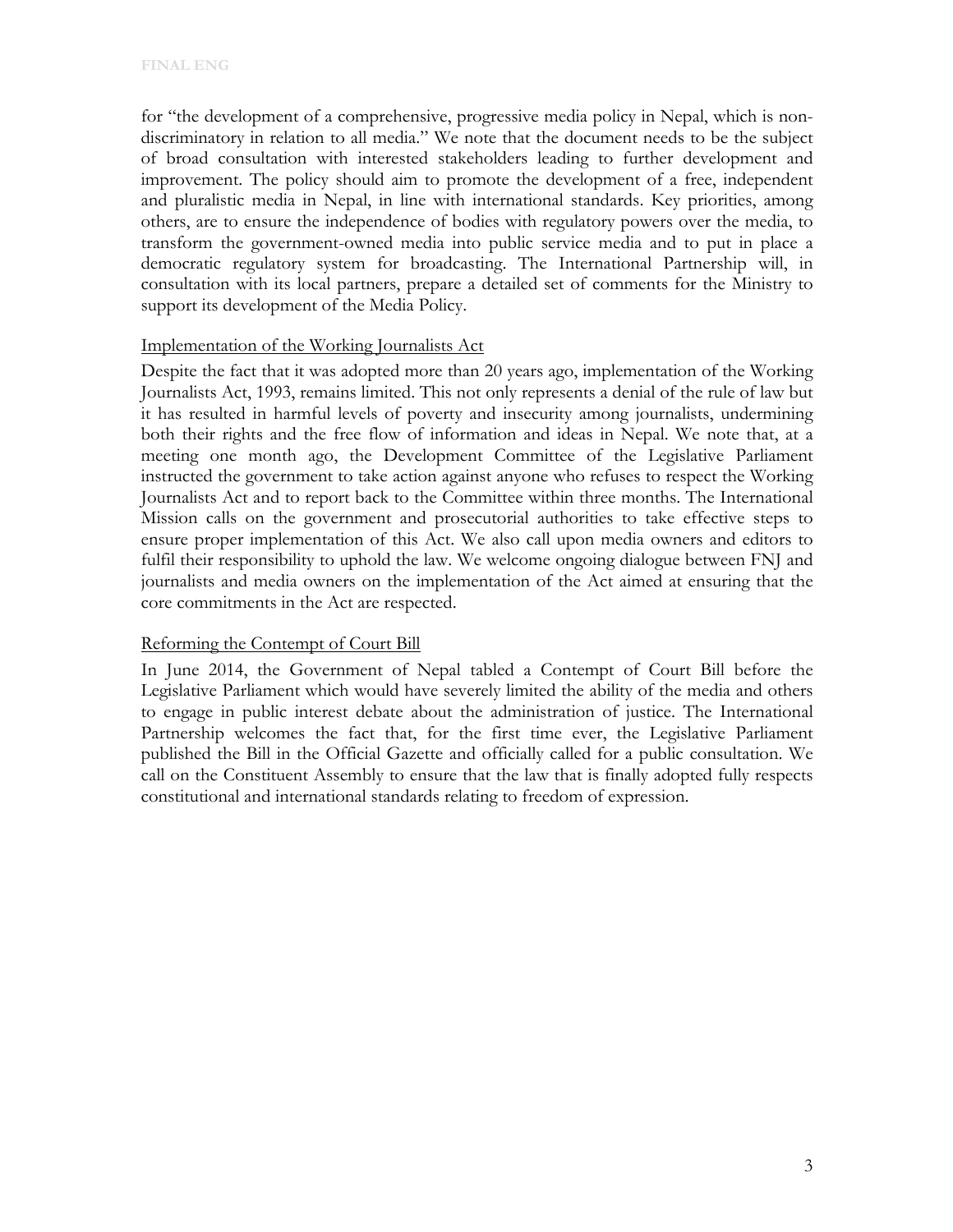### **About the International Partnership**

The International Partnership travelled to Nepal from 19-23 April 2015 at the request of the Federation of Nepali Journalists and other members of the Nepali media community. The International Partnership met with the Chairperson and other Members of the Constituent Assembly, Ministers, political party leaders, human rights bodies, including the National Human Rights Commission, donors, media owners and media and civil society organisations.

The International Partnership comprises fifteen international organisations, including global media associations, freedom of expression groups, media development organisations and UNESCO. This is the eighth visit of the International Partnership to Nepal, the previous trips being in July 2005, March 2006, September 2006, January 2008, April 2008, February 2009 and February 2012.

The International Partnership thanks the Federation of Nepali Journalists for preparing and hosting the visit, and acknowledges the importance of close cooperation with national stakeholders and ensuring a nationally driven process for promoting freedom of expression and the safety of journalists in Nepal.

For further details about the International Partnership please contact any of the participating organisations or:

Jesper Højberg +45 (25) 31 00 15  $jh@$  i-m-s.dk

Toby Mendel +1 902 997-1296 toby@law-democracy.org

Jane Worthington +61 439 026 095 jane.worthington@ifj-asia.org

Suman Basnet +977 1 5554811 sumanbasnet@amarc-ap.org

Tahmina Rahaman +88 (0)171 3039669 tahmina@article19.org

Sumit Galhotra +1 (347) 259-1537 sgalhotra@cpj.org

Binod Dhungel